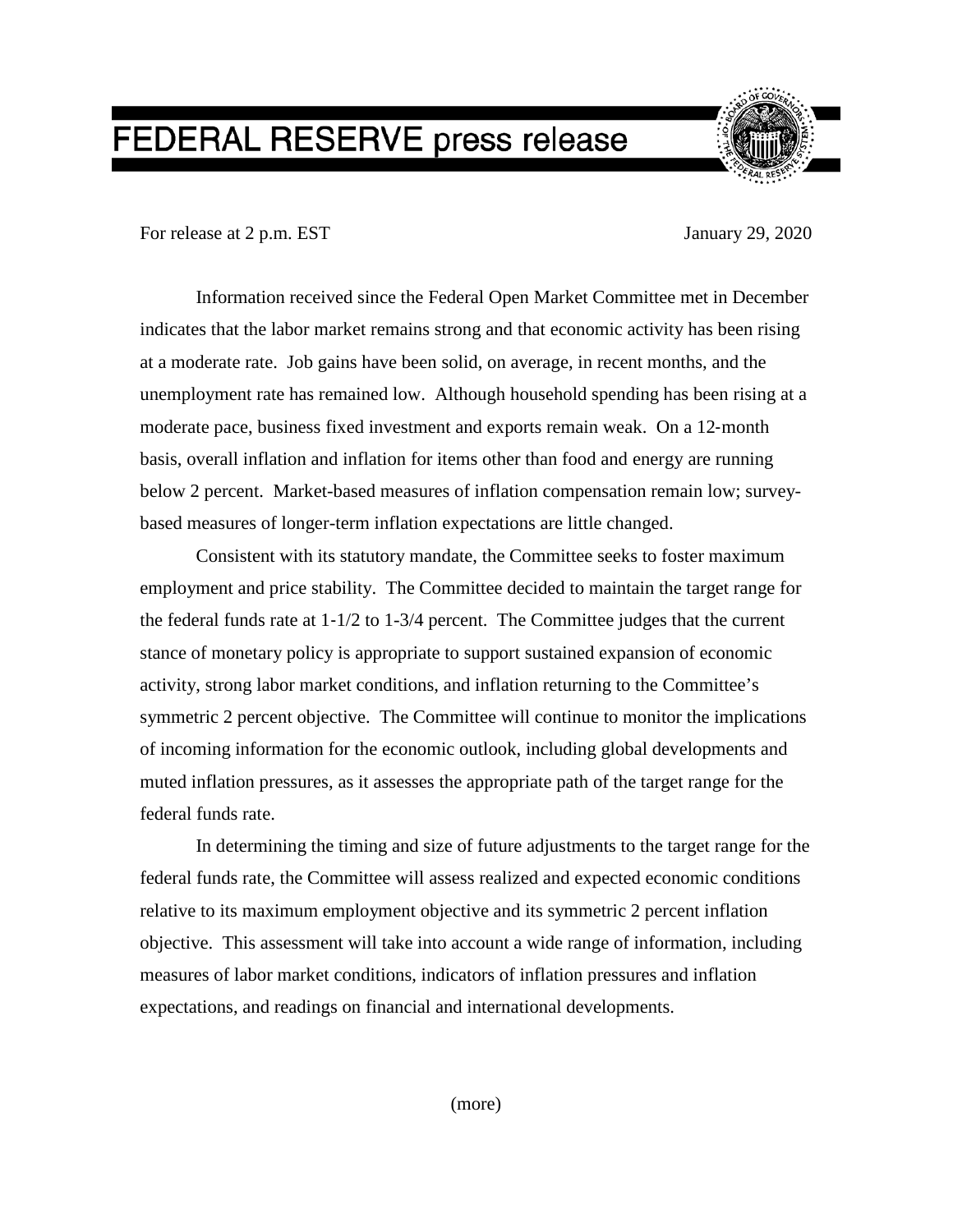Voting for the monetary policy action were Jerome H. Powell, Chair; John C. Williams, Vice Chair; Michelle W. Bowman; Lael Brainard; Richard H. Clarida; Patrick Harker; Robert S. Kaplan; Neel Kashkari; Loretta J. Mester; and Randal K. Quarles.

- 0 -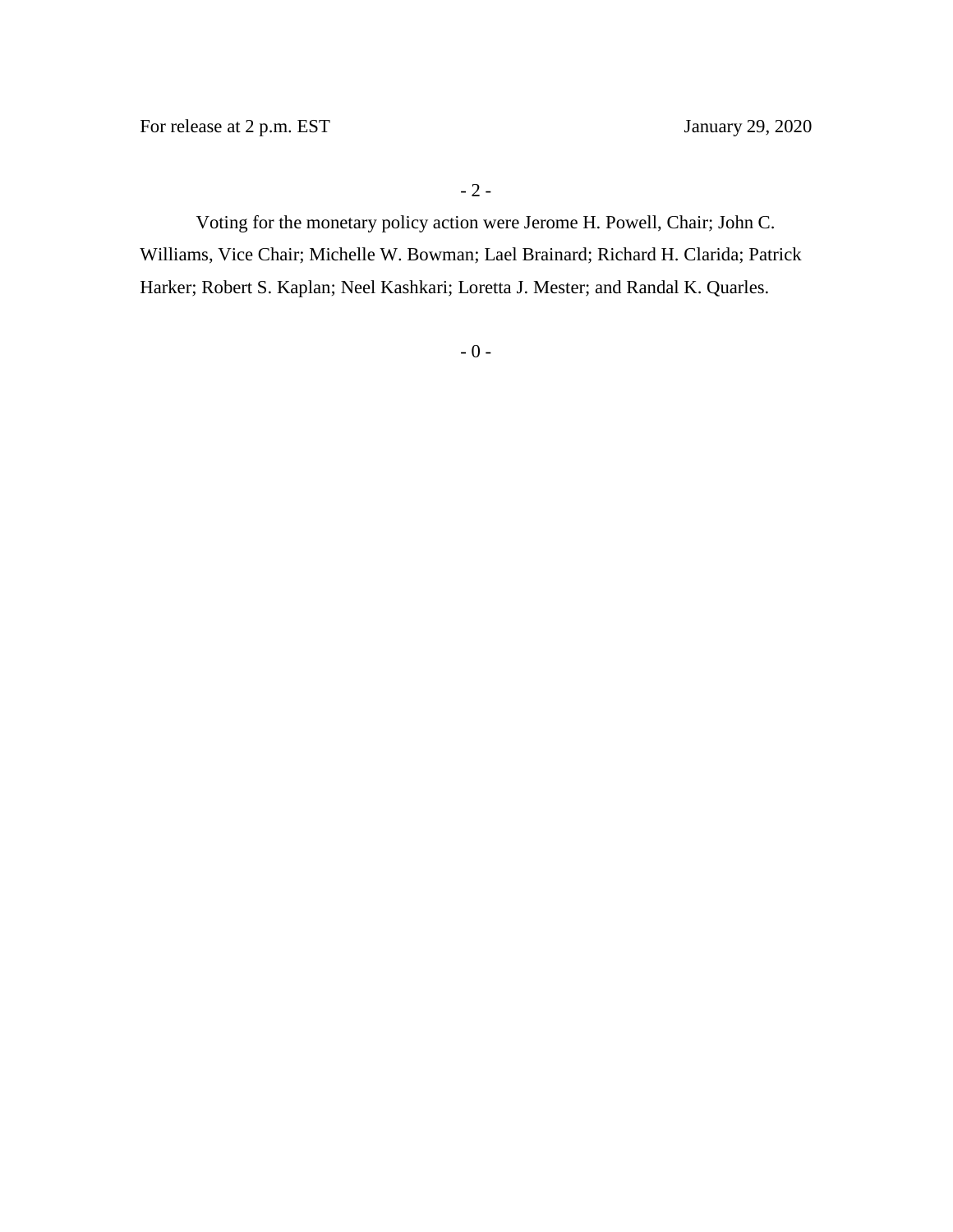## **Decisions Regarding Monetary Policy Implementation**

The Federal Reserve has made the following decisions to implement the monetary policy stance announced by the Federal Open Market Committee in its statement on January 29, 2020:

- The Board of Governors of the Federal Reserve System voted unanimously to set the interest rate paid on required and excess reserve balances at 1.60 percent, effective January 30, 2020. Setting the interest rate paid on required and excess reserve balances 10 basis points above the bottom of the target range for the federal funds rate is intended to foster trading in the federal funds market at rates well within the FOMC's target range.
- As part of its policy decision, the Federal Open Market Committee voted to authorize and direct the Open Market Desk at the Federal Reserve Bank of New York, until instructed otherwise, to execute transactions in the System Open Market Account in accordance with the following domestic policy directive:

"Effective January 30, 2020, the Federal Open Market Committee directs the Desk to undertake open market operations as necessary to maintain the federal funds rate in a target range of 1-1/2 to 1-3/4 percent. In light of recent and expected increases in the Federal Reserve's non-reserve liabilities, the Committee directs the Desk to continue purchasing Treasury bills at least into the second quarter of 2020 to maintain over time ample reserve balances at or above the level that prevailed in early September 2019. The Committee also directs the Desk to continue conducting term and overnight repurchase agreement operations at least through April 2020 to ensure that the supply of reserves remains ample even during periods of sharp increases in non-reserve liabilities, and to mitigate the risk of money market pressures that could adversely affect policy implementation. In addition, the Committee directs the Desk to conduct overnight reverse repurchase operations (and reverse repurchase operations with maturities of more than one day when necessary to accommodate weekend, holiday, or similar trading conventions) at an offering rate of 1.50 percent, in amounts limited only by the value of Treasury securities held outright in the System Open Market Account that are available for such operations and by a per-counterparty limit of \$30 billion per day.

The Committee directs the Desk to continue rolling over at auction all principal payments from the Federal Reserve's holdings of Treasury securities and to continue reinvesting all principal payments from the Federal Reserve's holdings of agency debt and agency mortgage-backed securities received during each calendar month. Principal payments from agency debt and agency mortgagebacked securities up to \$20 billion per month will continue to be reinvested in Treasury securities to roughly match the maturity composition of Treasury